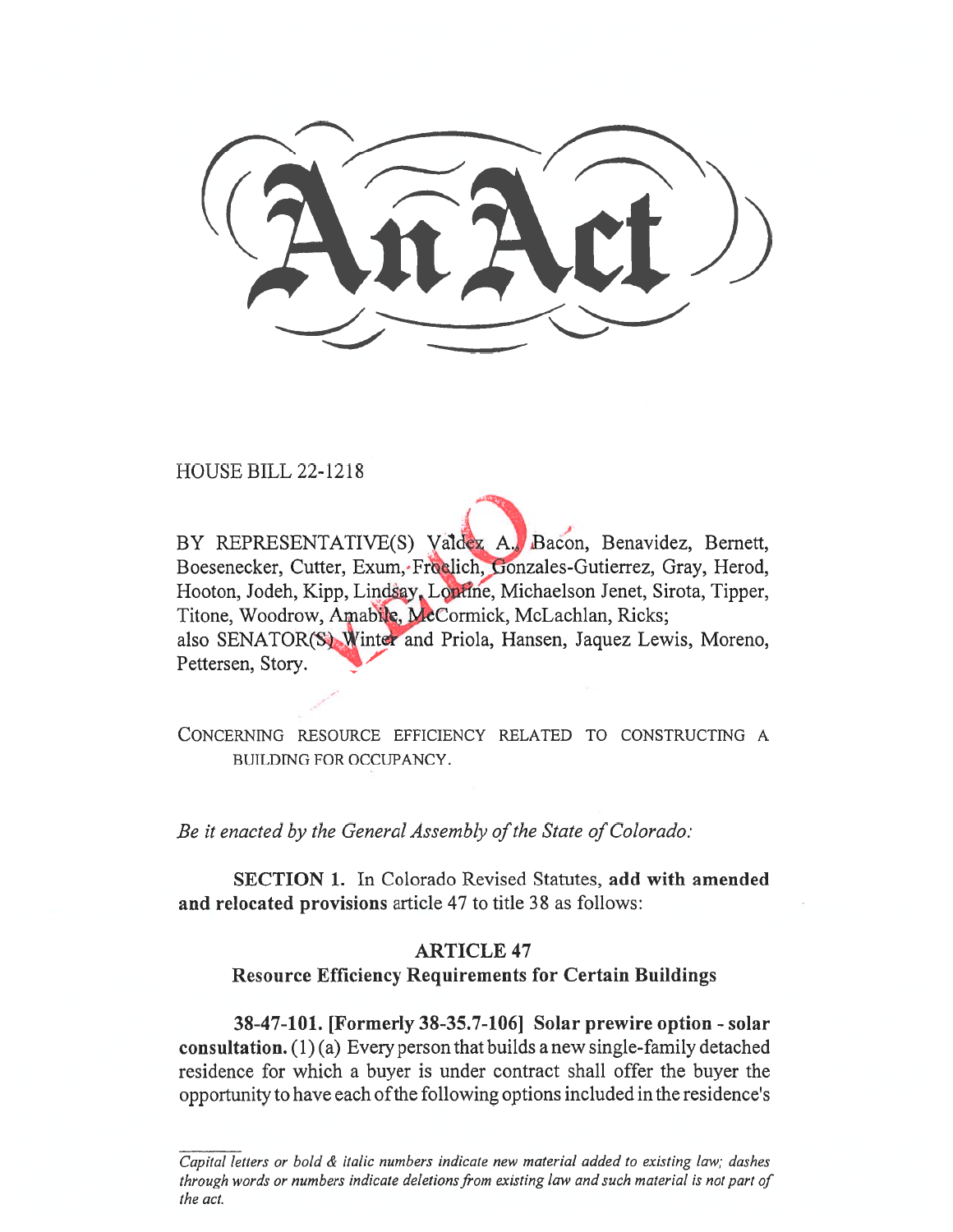electrical system or plumbing system, or both:

(I) A residential photovoltaic solar generation system or a residential solar thermal system, or both;

(II) Upgrades of wiring or plumbing, or both, planned by the builder to accommodate future installation of such systems; and

(III) A chase or conduit, or both, constructed to allow ease of future installation of the necessary wiring or plumbing for such systems.

(b) The offer required by subsection  $(1)(a)$  of this section must be made in accordance with the builder's construction schedule for the residence.

(2) Every person that builds a new single-family detached residence for sale, whether or not the residence has been prewired for a photovoltaic solar generation system, shall provide to every buyer under contract a list of businesses in the area that offer residential solar installation services so that the buyer if he or she so desires, can obtain expert help in assessing whether the residence is a good candidate for solar installation and how much of a cost savings a residential photovoltaic solar generation system could provide. The list of businesses shall be derived from a master list of Eolorado solar installers maintained by the Colorado solar energy industries association, or a successor organization.

 $(3)$  Repealed.

 $(4)$  (3) Providing the master list of solar installers prepared by the Colorado solar energy industries association SOLAR AND STORAGE ASSOCIATION, or a successor organization, to a buyer under contract shall DOES not constitute an endorsement of any installer or contractor listed. A person that builds a new single-family detached residence shall Is not be liable for any advice, labor, or materials provided to the buyer by a third-party solar installer.

 $(5)$  Repealed.

 $(6)$  (4) Nothing in this section shall preclude PRECLUDES a person that builds a new single-family detached residence from:

PAGE 2-HOUSE BILL 22-1218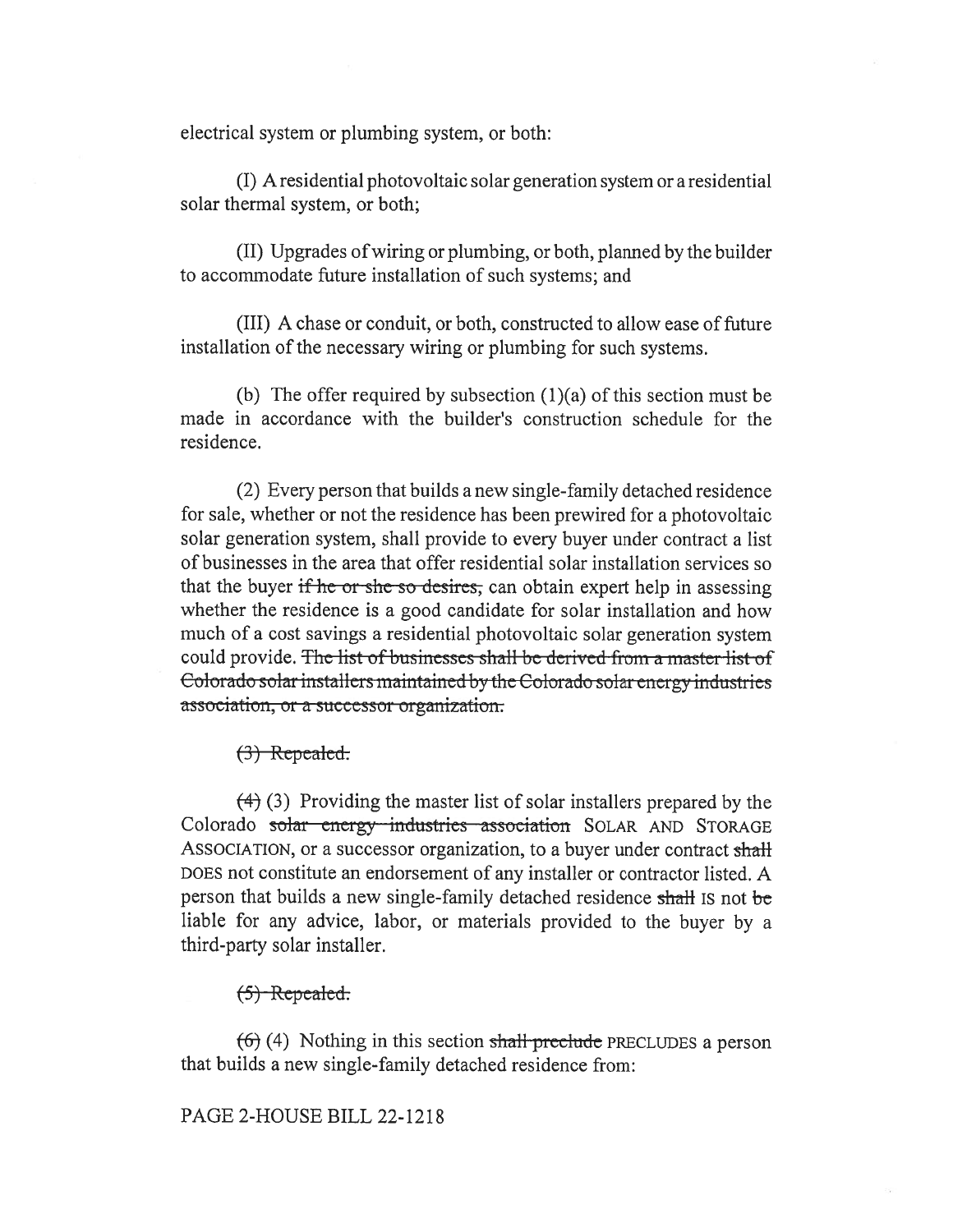(a) Subjecting solar photovoltaic electrical system upgrades to the same terms and conditions as other upgrades, including but not limited to charges related to upgrades, deposits required for upgrades, deadlines, and construction timelines;

(b) Selecting the contractors that will complete the installation of solar photovoltaic electrical system upgrades;

(c) Stipulating in the purchase agreement or sales contract that solar photovoltaic electrical system upgrades are based on technology available at the time of installation and such upgrades may not support all solar photovoltaic systems or systems installed at a future date, and that the person that builds a new single-family detached residence shall is not be liable for any additional upgrades, retrofits, or other alterations to the residence that may be necessary to accommodate a solar photovoltaic system installed at a future date.

 $(7)$  (5) (a) This section applies to contracts entered into on or after August 10, 2009, to purchase new single-family detached residences built on or after August 10, 2009.

(b) This section does not apply to:

(I) An unoccupied home serving as sales inventory or a model home; or

(II) A manufactured home as defined in section 24-32-3302 (20).

38-47-102. [Formerly 38-35.7-107] Water-smart homes option. (1) (a) Every person that builds a new single-family detached residence for which a buyer is under contract shall offer the buyer the opportunity to select one or more of the following water-smart home options for the residence:

### $(f)$  Repealed.

(H) (I) If dishwashers or clothes washers are financed, installed, or sold as upgrades through the home builder, the builder shall offer a model that is qualified pursuant to the federal environmental protection agency's Energy Star program, AS DEFINED IN SECTION 6-7.5-102 (15), at the time of

PAGE 3-HOUSE BILL 22-1218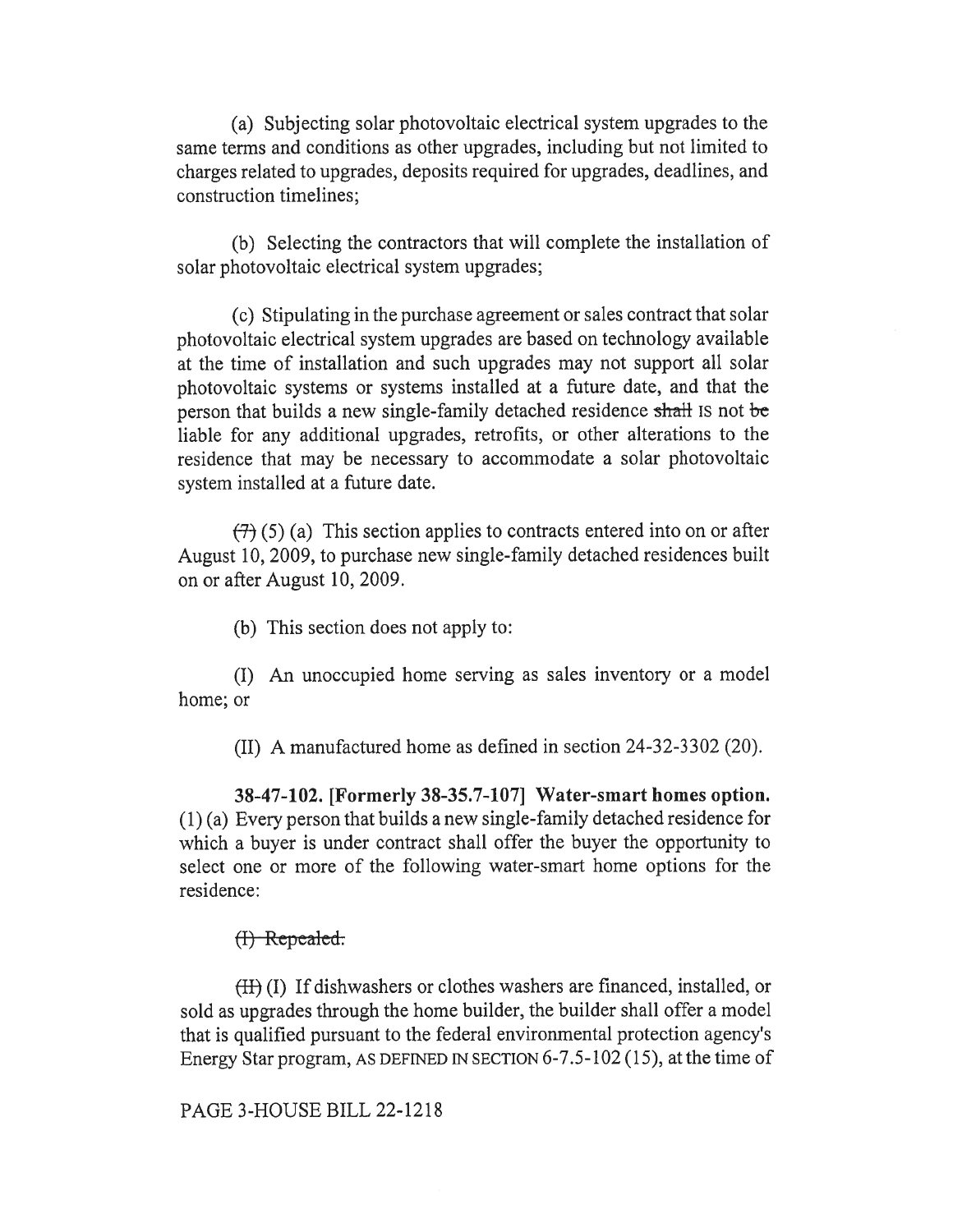offering. Clothes washers shall MUST have a water factor of less than or equal to six gallons of water per cycle per cubic foot of capacity.

(HII) If landscaping is financed, installed, or sold as upgrades through the home builder and will be maintained by the home owner, the home builder shall offer a landscape design that follows the landscape practices specified in this subparagraph (III) SUBSECTION  $(1)(a)(II)$  to ensure both the professional design and installation of such landscaping and that water conservation will be accomplished. These best management practices are contained in the document titled "Green Industry Best Management Practices (BMPs) for the Conservation and Protection of Water Resources in Colorado: Moving Toward Sustainability", 3rd release, and appendix, released in May 2008, or this document's successors due to future inclusion of improved landscaping practices, water conservation advancements, and new irrigation technology. The best management practices specified in this subparagraph  $(HH)$  SUBSECTION  $(1)(a)(II)$ , through utilization of the proper landscape design, installation, and irrigation technology, accomplish substantial water savings compared to landscape designs, installation, and irrigation system utilization where these practices are not adhered to. The following best management practices and water budget calculator form the basis for the design and installation for the front yard landscaping option if selected by the homeowner as an upgrade:

(A) Xeriscape: To include the seven principles of xeriscape that provide a comprehensive approach for conserving water;

(B) Water budgeting: To include either a water allotment by the water utility for the property, if offered by the water utility, or a landscape water budget based on plant water requirements;

(C) Landscape design: To include a plan and design for the landscape to comprehensively conserve water and protect water quality;

(D) Landscape installation and erosion control: To minimize soil erosion and employ proper soil care and planting techniques during construction;

(E) Soil amendment and ground preparation: To include an evaluation of the soil and improve it, if necessary, to address water retention, permeability, water infiltration, aeration, and structure;

### PAGE 4-HOUSE BILL 22-1218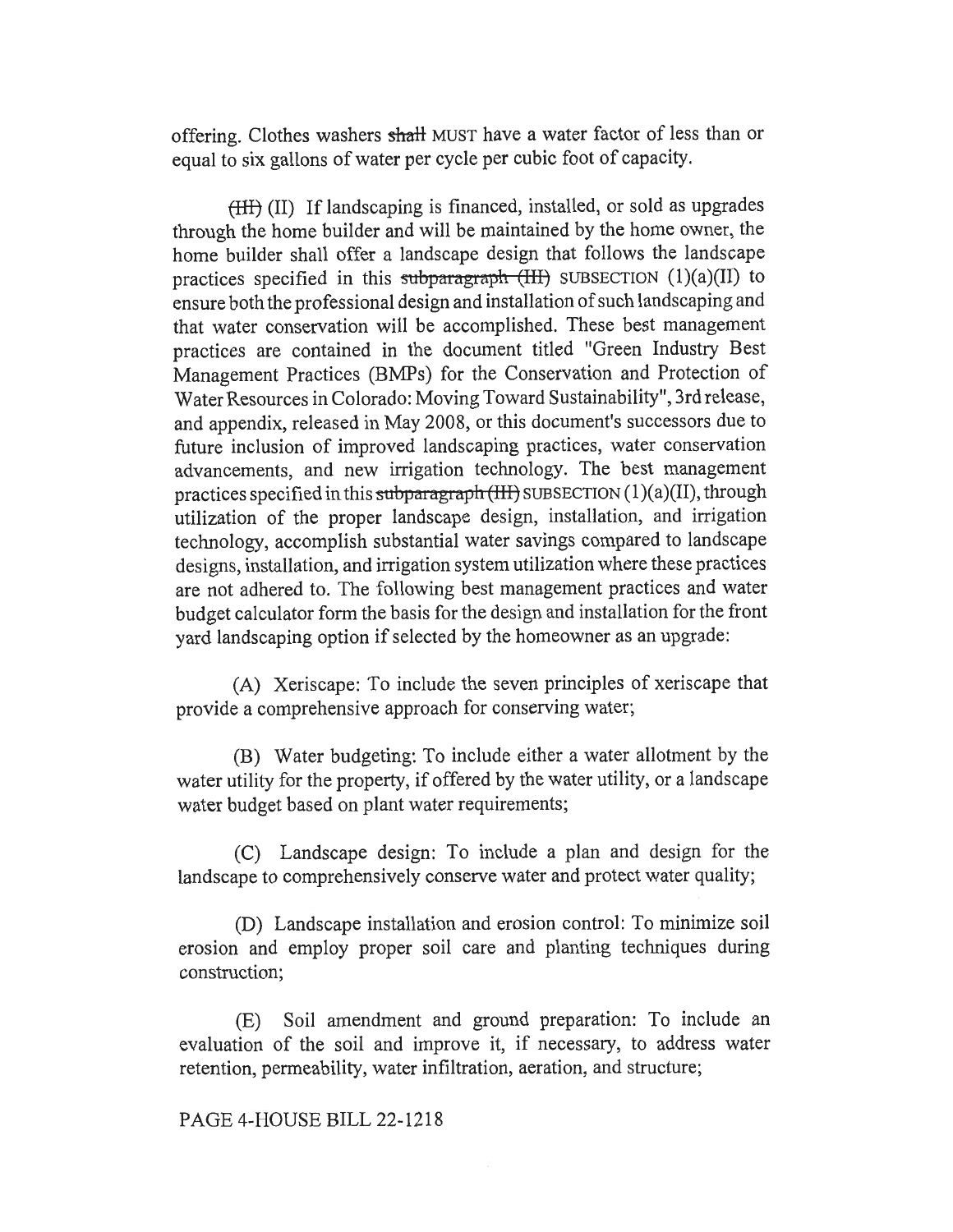(F) Tree placement and tree planting: To include proper soil and space for root growth and to include proper planting of trees, shrubs, and other woody plants to promote long-term health of these plants;

(G) Irrigation design and installation: To include design of the irrigation system for the efficient and uniform distribution of water to plant material and the development of an irrigation schedule;

(H) Irrigation technology and scheduling: To include water conserving devices that stop water application during rain, high wind, and other weather events and incorporate evapotranspiration conditions. Irrigation scheduling should address frequency and duration of water application in the most efficient manner. and

(I) Mulching: To include the use of organic mulches to reduce water loss through evaporation, reduce soil loss, and suppress weeds.

 $(HV)$  (III) Installation of a pressure-reducing valve that limits static service pressure in the residence to a maximum of sixty pounds per square inch. Piping for home fire sprinkler systems shall MUST comply with state and local codes and regulations but are otherwise excluded from this subparagraph  $(HV)$  SUBSECTION  $(1)(a)(III)$ .

(b) The offer required by paragraph  $(a)$  of this subsection  $(1)$ SUBSECTION (1)(a) OF THIS SECTION shall be made in accordance with the builder's construction schedule for the residence. In the case of prefabricated or manufactured homes, "construction schedule" includes the schedule for completion of prefabricated walls or other subassemblies.

(2) Nothing in this section precludes a person that builds a new single-family detached residence from:

(a) Subjecting water-efficient fixture and appliance upgrades to the same terms and conditions as other upgrades, including charges related to upgrades, deposits required for upgrades, deadlines, and construction timelines;

(b) Selecting the contractors that will complete the installation ofthe selected options; or

## PAGE 5-HOUSE BILL 22-1218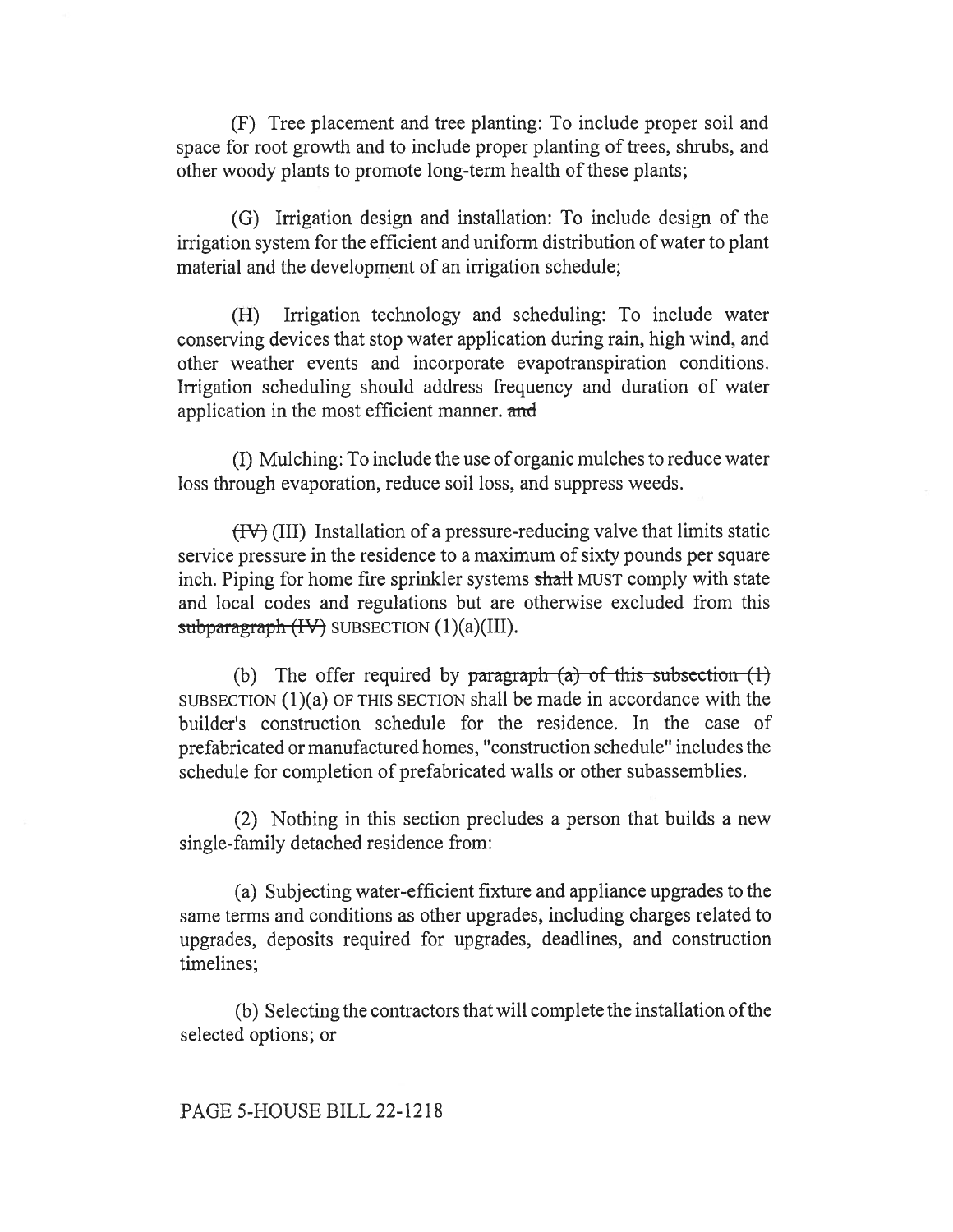(c) Stipulating in the purchase agreement or sales contract that water-efficient fixtures and appliances are based on technology available at the time of installation, such upgrades may not support all water-efficient fixtures or appliances installed at a future date, and the person that builds a new single-family detached residence is not liable for any additional upgrades, retrofits, or other alterations to the residence that may be necessary to accommodate water-efficient fixtures or appliances installed at a future date.

(3) This section does not apply to unoccupied homes serving as sales inventory or model homes.

(4) The upgrades described in paragraph— $(a)$  of subsection— $(1)$ SUBSECTION  $(1)(a)$  of this section shall MUST not contravene state or local codes, covenants, and requirements. All homes, landscapes, and irrigation systems shall MUST meet all applicable national, state, and local regulations.

38-47-103. [Formerly 38-35.7-109] Electric vehicle charging system - electric heating system - energy efficiency information options - definitions. (1) (a) A person that builds a new residence for which a buyer is under contract shall offer the buyer the opportunity to have the residence's electrical system include one of the following:

(I) An electric vehicle charging system;

(II) Upgrades of wiring planned by the builder to accommodate future installation of an electric vehicle charging system; or

(III) A two-hundred-eight- to two-hundred-forty-volt alternating current plug-in receptacle in an appropriate place accessible to a motor vehicle parking area.

(b) A person that builds a new residence for which a buyer is under contract shall offer the buyer the opportunity to have the residence include an efficient electrical heating system, including an electric water heater, electric boiler, or electric furnace or heat-pump system.

(c) A person that builds a new residence for which a buyer is under contract shall offer the buyer pricing, energy efficiency, and utility bill information for each natural gas, electric, or other option available from and

## PAGE 6-HOUSE BILL 22-1218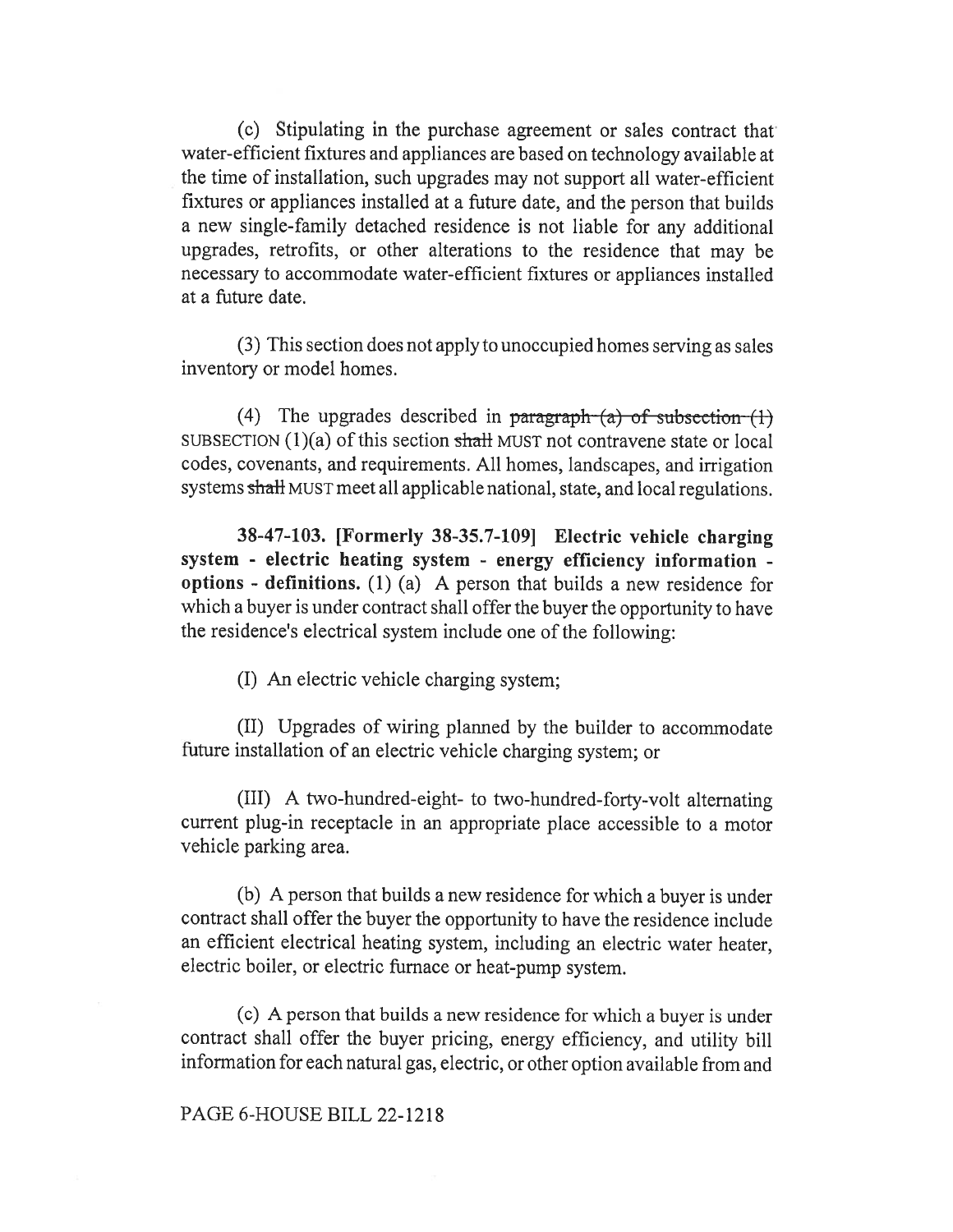information pertaining to those options from the federal Energy Star program, as defined in section 6-7.5-102 (15), or similar information about energy efficiency and utilization reasonably available to the person building the residence.

(d) Subsection (1)(a) of this section does not apply to a residence in which the electrical system has been substantially installed before a buyer enters into a contract to purchase the residence. Subsection (1)(b) of this section does not apply to a residence in which the heating system has been substantially installed before a buyer enters into a contract to purchase the residence.

(2) To comply with this section, the offer required by subsection (1) of this section must be made in accordance with the builder's construction schedule for the residence.

(3) Nothing in this section precludes a person that builds a new residence from:

(a) Subjecting electric vehicle charging system upgrades to the same terms and conditions as other upgrades, including charges related to upgrades, deposits required for upgrades, deadlines, and construction timelines;

(b) Selecting the contractors that will complete the installation of electric vehicle charging system upgrades;

(c) Stipulating in the purchase agreement or sales contract that:

(I) Electric vehicle charging system upgrades are based on technology available at the time of installation and might not support all electric vehicle charging systems or systems installed in the future; and

(II) The person that builds a new residence is not liable for any additional upgrades, retrofits, or other alterations to the residence necessary to accommodate an electric vehicle charging system installed in the future.

(4) As used in this section:

(a) "Electric vehicle charging system" means:

# PAGE 7-HOUSE BILL 22-1218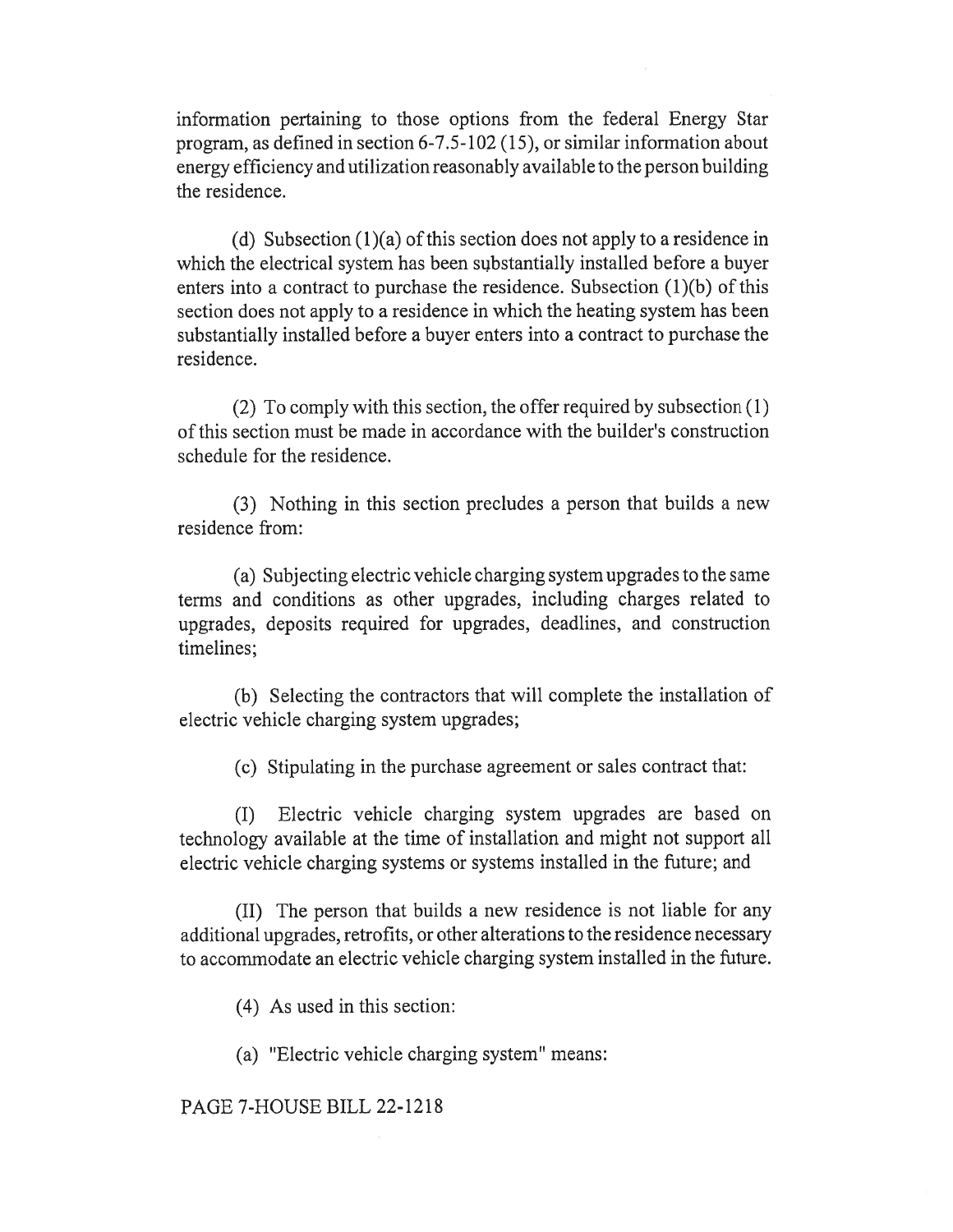(I) An electric vehicle charging system as defined in section 38-12-601 (6)(a) that has power capacity of at least 6.2 kilowatts, that is Energy Star certified, and that has the ability to connect to the internet; or

(II) An inductive residential charging system for battery-powered electric vehicles that:

(A) Is certified by Underwriters Laboratories or an equivalent certification;

(B) that Complies with the current version of article 625 of the National Electrical Code, published by the National Fire Protection Association, and other applicable industry standards;

(C) that Is Energy Star certified; and

(D) that Has the ability to connect to the internet.

(b) "Residence" means a single-family owner-occupied detached dwelling.

(5) (a) This section applies to contracts entered into on or after September 14, 2020, to purchase new residences built on or after September 14, 2020.

(b) This section does not apply to:

(I) An unoccupied home serving as sales inventory or a model home; or

(II) A manufactured home as defined in section 24-32-3302 (20).

38-47-104. Electric vehicle charging facilities - multifamily and large commercial buildings - requirements - definitions. (1) THIS SECTION APPLIES TO THE CONSTRUCTION OF A NEW HIGH-OCCUPANCY BUILDING PROJECT OR TO THE RENOVATION OF FIFTY PERCENT OR MORE OF AN EXISTING HIGH-OCCUPANCY BUILDING PROJECT AND TO:

(a) A CONTRACT EXECUTED ON OR AFTER JULY 1, 2023, TO CONSTRUCT A HIGH-OCCUPANCY BUILDING PROJECT;

PAGE 8-HOUSE BILL 22-1218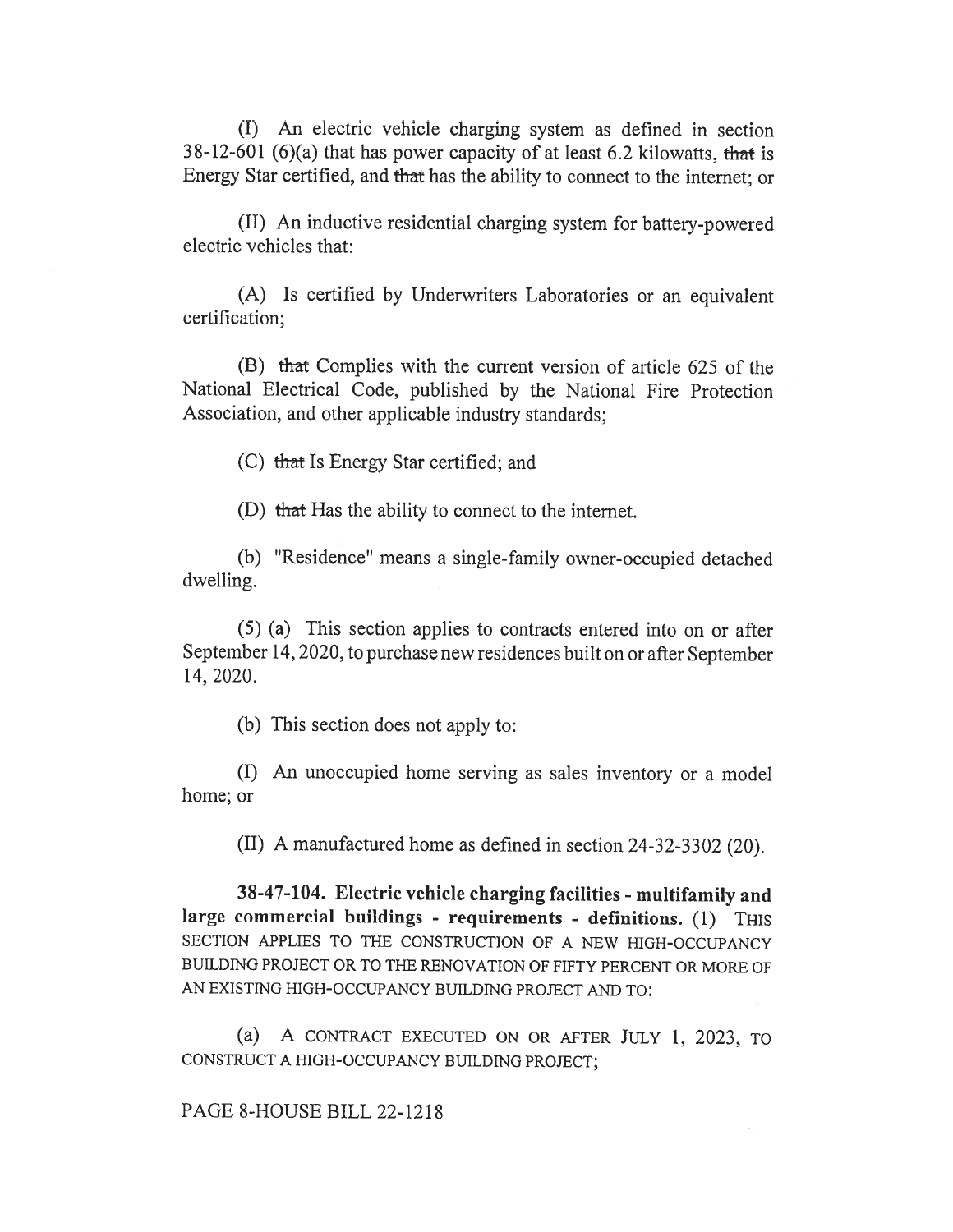(b) THE PLANNING OF OR DRAFTING FOR THE DESIGN OF A HIGH-OCCUPANCY BUILDING PROJECT ON OR AFTER THE EFFECTIVE DATE OF THIS SECTION; AND

(c) THE LAYING OUT OF OR CONSTRUCTION OF A HIGH-OCCUPANCY BUILDING PROJECT ON OR AFTER THE EFFECTIVE DATE OF THIS SECTION.

(2) A PERSON THAT IS PLANNING, DESIGNING, OR CONSTRUCTING:

(a) A LARGE COMMERCIAL BUILDING PROJECT SHALL PLAN, DESIGN, AND CONSTRUCT THE LARGE COMMERCIAL BUILDING PROJECT TO HAVE:

(I) TWENTY-FIVE PERCENT OF THE PARKING SPACES USED BY THE OCCUPANTS OF THE BUILDING BE EV CAPABLE; AND

(II) TEN PERCENT OF THE PARKING SPACES USED BY THE OCCUPANTS OF THE BUILDING BE EV READY; AND

(b) A MULTIFAMILY BUILDING SHALL PLAN, DESIGN, AND CONSTRUCT THE MULTIFAMILY BUILDING TO HAVE:

(I) IN FIFTY PERCENT OF THE UNITS, A PARKING SPACE USED BY THE OCCUPANTS OF THE BUILDING THAT IS EV CAPABLE; AND

(II) IN TWENTY PERCENT OF THE UNITS, A PARKING SPACE USED BY THE OCCUPANTS OF THE BUILDING THAT IS EV READY.

(3) (a) To COMPLY WITH THIS SECTION, A PERSON MAY:

(I) PARTNER WITH A THIRD-PARTY COMPANY TO INSTALL AND MAINTAIN EV READY PARKING SPACES AND EV SUPPLY EQUIPMENT; OR

(II) INCLUDE THE COST OF COMPLYING WITH THIS SECTION IN THE PRICE TO PLAN, DRAFT, DESIGN, OR CONSTRUCT THE HIGH-OCCUPANCY BUILDING PROJECT.

(b) A HIGH-OCCUPANCY BUILDING PROJECT OWNER MAY CHARGE THE COST OF COMPLYING WITH THIS SECTION DIRECTLY TO INDIVIDUAL TENANTS THAT USE THE EV READY PARKING SPACES AND EV SUPPLY EQUIPMENT.

PAGE 9-HOUSE BILL 22-1218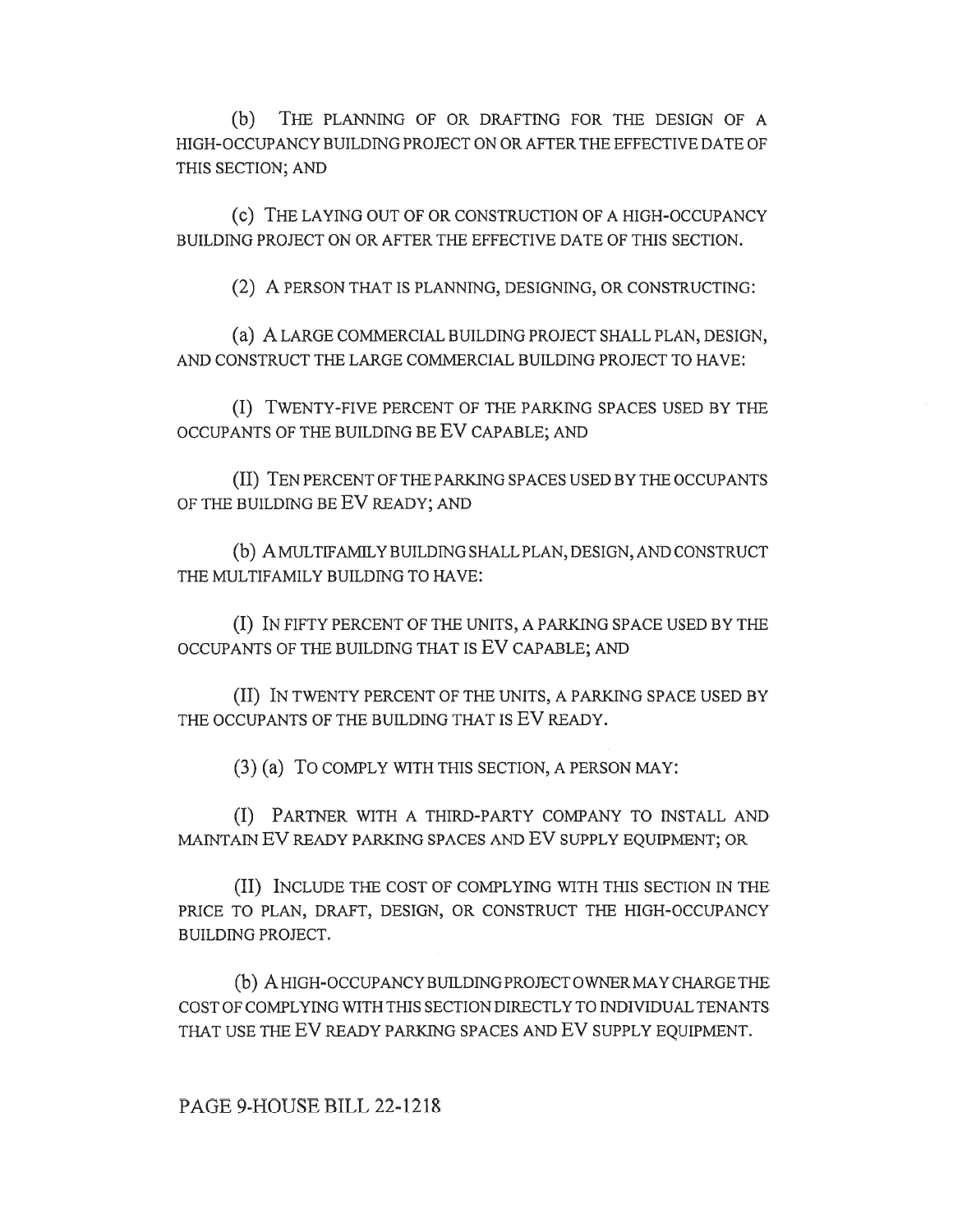(4) THIS SECTION DOES NOT PREEMPT A POLITICAL SUBDIVISION OF COLORADO FROM REQUIRING MORE ELECTRIC VEHICLE INFRASTRUCTURE THAN REQUIRED IN THIS SECTION.

(5) AS USED IN THIS SECTION:

(a) (I) "EV CAPABLE" MEANS A PARKING SPACE THAT:

(A) HAS THE ELECTRICAL PANEL CAPACITY AND CONDUIT INSTALLED TO SUPPORT FUTURE IMPLEMENTATION OF ELECTRICAL VEHICLE CHARGING WITH A MINIMUM OF TWO HUNDRED EIGHT VOLTS AND A MINIMUM OF FORTY-AMPERE RATED CIRCUITS; AND

(B) IS ADJACENT TO THE TERMINAL POINT OF THE CONDUIT FROM THE ELECTRICAL FACILITIES DESCRIBED IN SUBSECTION  $(5)(a)(I)(A)$  OF THIS SECTION.

(II) "EV CAPABLE" INCLUDES TWO ADJACENT PARKING SPACES IF THE CONDUIT FOR THE ELECTRICAL FACILITIES DESCRIBED IN SUBSECTION  $(5)(a)(I)(A)$  OF THIS SECTION TERMINATES ADJACENT TO AND BETWEEN BOTH PARKING SPACES.

(b) (I) "EV READY" MEANS A PARKING SPACE THAT:

(A) HAS THE ELECTRICAL PANEL CAPACITY, RACEWAY WIRING, RECEPTACLE, AND CIRCUIT OVERPROTECTION DEVICES INSTALLED TO SUPPORT FUTURE IMPLEMENTATION OF ELECTRICAL VEHICLE CHARGING WITH A MINIMUM OF TWO HUNDRED EIGHT VOLTS AND A MINIMUM OF FORTY-AMPERE RATED CIRCUITS; AND

(B) IS ADJACENT TO THE RECEPTACLE FOR THE ELECTRICAL FACILITIES DESCRIBED IN SUBSECTION  $(5)(b)(I)(A)$  OF THIS SECTION.

(II) "EV READY" INCLUDES TWO ADJACENT PARKING SPACES IF THE RECEPTACLE FOR THE ELECTRICAL FACILITIES DESCRIBED IN SUBSECTION  $(5)(b)(I)(A)$  of this section is installed adjacent to and between BOTH PARKING SPACES.

(c) "HIGH-OCCUPANCY BUILDING PROJECT" MEANS:

PAGE 10-HOUSE BILL 22-1218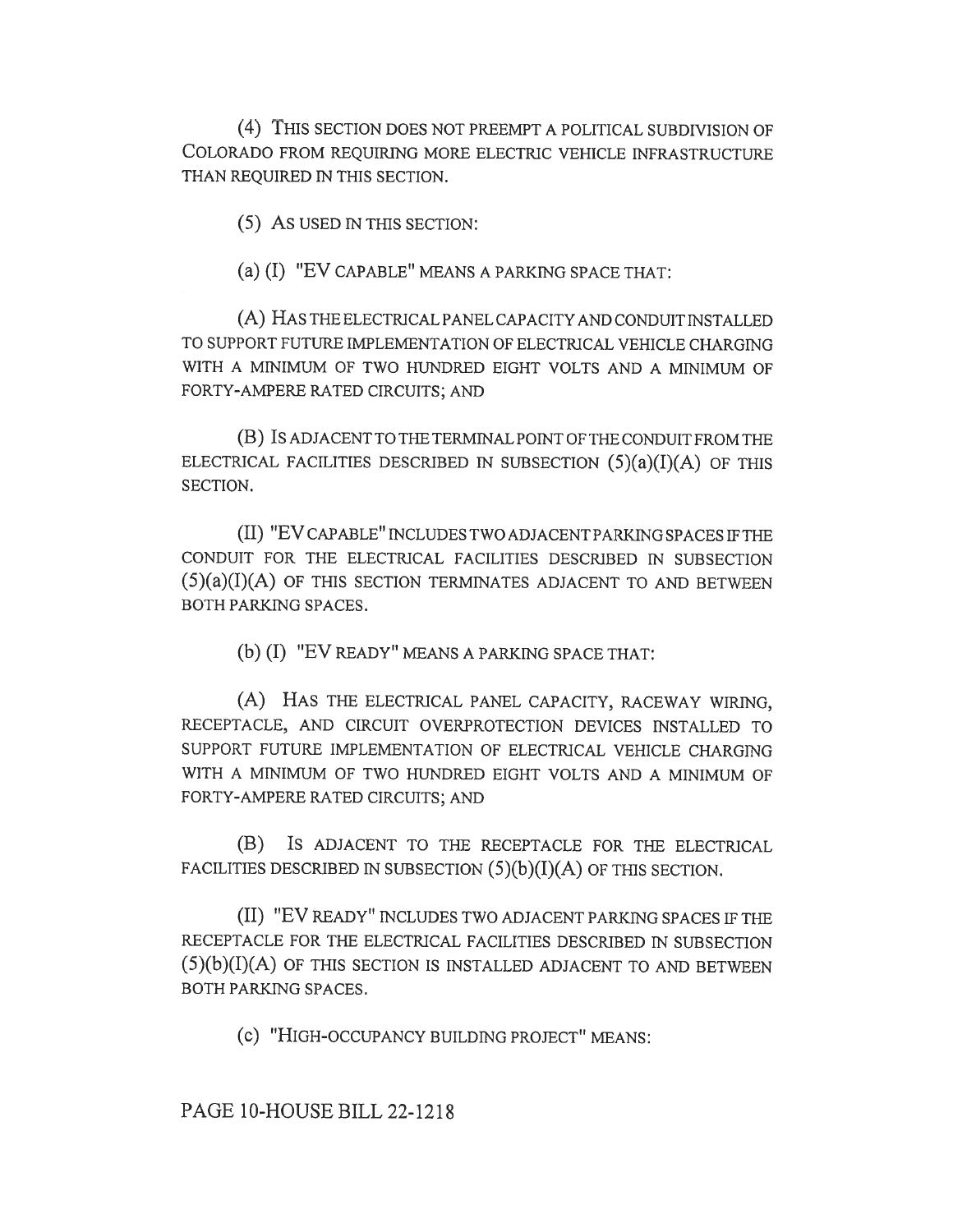(I) A MULTIFAMILY BUILDING; OR

(II) A LARGE COMMERCIAL BUILDING PROJECT.

(d) "LARGE COMMERCIAL BUILDING PROJECT" MEANS:

(I) A BUILDING WITH TWENTY-FIVE THOUSAND SQUARE FEET OR MORE OF FLOOR SPACE THAT IS USED OR INTENDED TO BE USED FOR COMMERCIAL PURPOSES; OR

(II) A PROJECT TO BUILD FORTY THOUSAND SQUARE FEET OR MORE OF FLOOR SPACE IN MORE THAN ONE BUILDING WITH A TOTAL OF TWENTY-FIVE OR MORE SETS OF LIVING QUARTERS OR COMMERCIAL UNITS IN ALL THE BUILDINGS.

(e) "MULTIFAMILY BUILDING" MEANS A RESIDENTIAL BUILDING WITH AT LEAST THREE FAMILY UNITS AND AT LEAST TEN PARKING SPACES.

SECTION 2. Repeal of relocated provisions in this act. In Colorado Revised Statutes, repeal 38-35.7-106, 38-35.7-107, and 38-35.7-109.

SECTION 3. In Colorado Revised Statutes, 12-115-120, add (11) and (12) as follows:

12-115-120. Inspection - permit - rules - exemption. (11) THE BOARD SHALL PROMULGATE RULES:

(a) REQUIRING COMPLIANCE WITH SECTION 38-47-104 TO BE ISSUED AN INSPECTION PERMIT UNDER THIS SECTION; AND

(b) SETTING STANDARDS FOR WAIVING THE REQUIREMENT TO COMPLY WITH SECTION 38-47-104 TO BE ISSUED AN INSPECTION PERMIT UNDER THIS SECTION IF THE WAIVER IS FOR THE RENOVATION OF FIFTY PERCENT OR MORE OF AN EXISTING HIGH-OCCUPANCY BUILDING PROJECT.

(12) NOTWITHSTANDING SUBSECTION (10) OF THIS SECTION, AN ENTITY OTHER THAN THE STATE THAT CONDUCTS ELECTRICAL INSPECTIONS MAY WAIVE THE REQUIREMENT THAT AN INSPECTION PERMIT APPLICANT COMPLIES WITH SECTION 38-47-104 TO BE ISSUED AN INSPECTION PERMIT

PAGE 11-HOUSE BILL 22-1218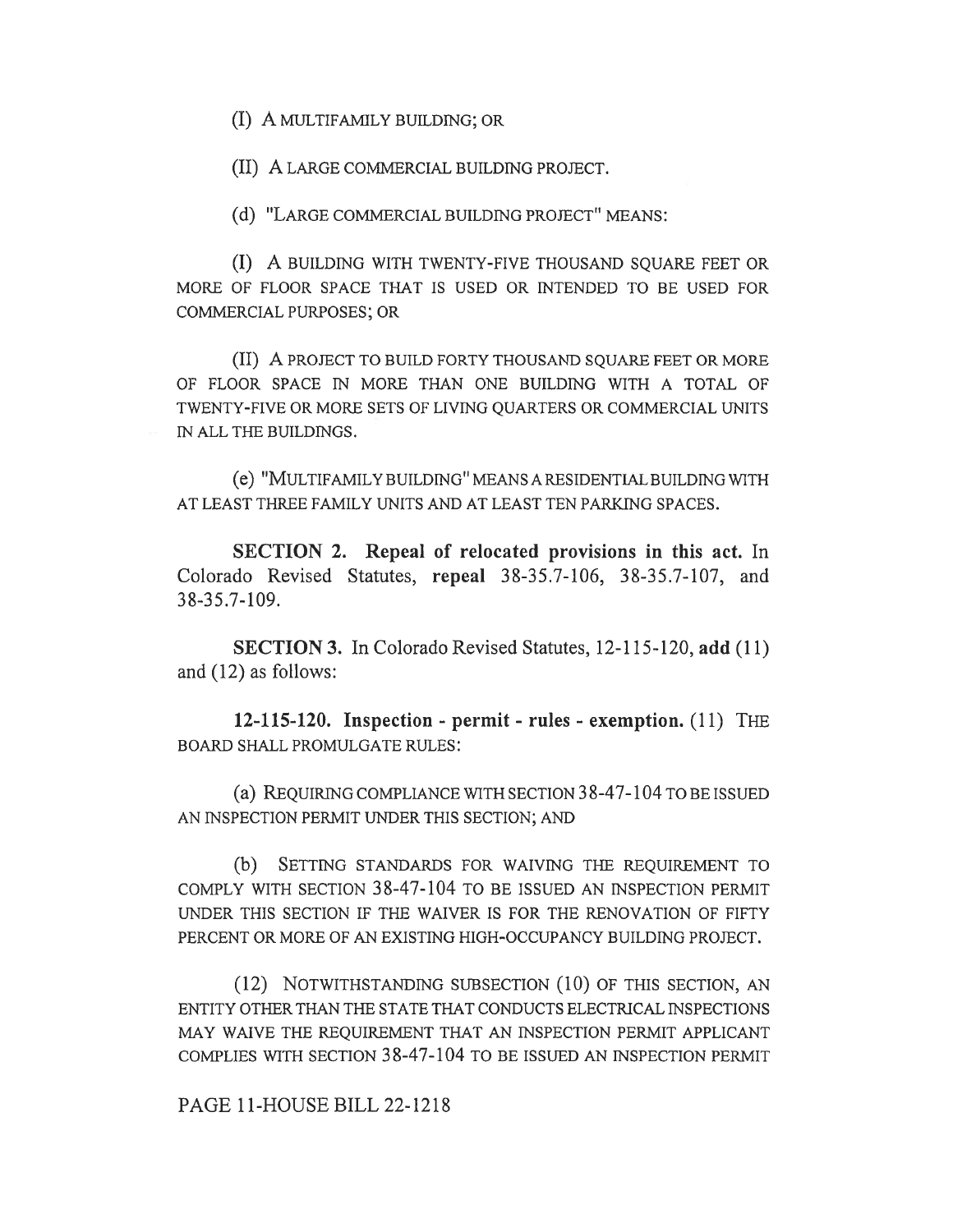UNDER THIS SECTION IF THE WAIVER IS FOR THE RENOVATION OF FIFTY PERCENT OR MORE OF AN EXISTING HIGH-OCCUPANCY BUILDING PROJECT.

SECTION 4. In Colorado Revised Statutes, 38-33.3-103, amend the introductory portion and (33) as follows:

38-33.3-103. Definitions. As used in the declaration and bylaws of an association, unless specifically provided otherwise or unless the context otherwise requires, and in this article ARTICLE 33.3:

(33) "Xeriscape" means the combined application of the seven principles of landscape planning and design, soil analysis and improvement, hydro zoning of plants, use of practical turf areas, uses of mulches, irrigation efficiency, and appropriate maintenance under section  $38-35.7-107$  (1)(a)(III)(A) 38-47-102 (1)(a)(II)(A).

SECTION 5. Act subject to petition - effective date applicability. (1) This act takes effect at 12:01 a.m. on the day following the expiration of the ninety-day period after final adjournment of the general assembly; except that, if a referendum petition is filed pursuant to section 1 (3) of article V of the state constitution against this act or an item, section, or part of this act within such period, then the act, item, section, or part will not take effect unless approved by the people at the general election to be held in November 2022 and, in such case, will take effect on the date of the official declaration of the vote thereon by the governor.